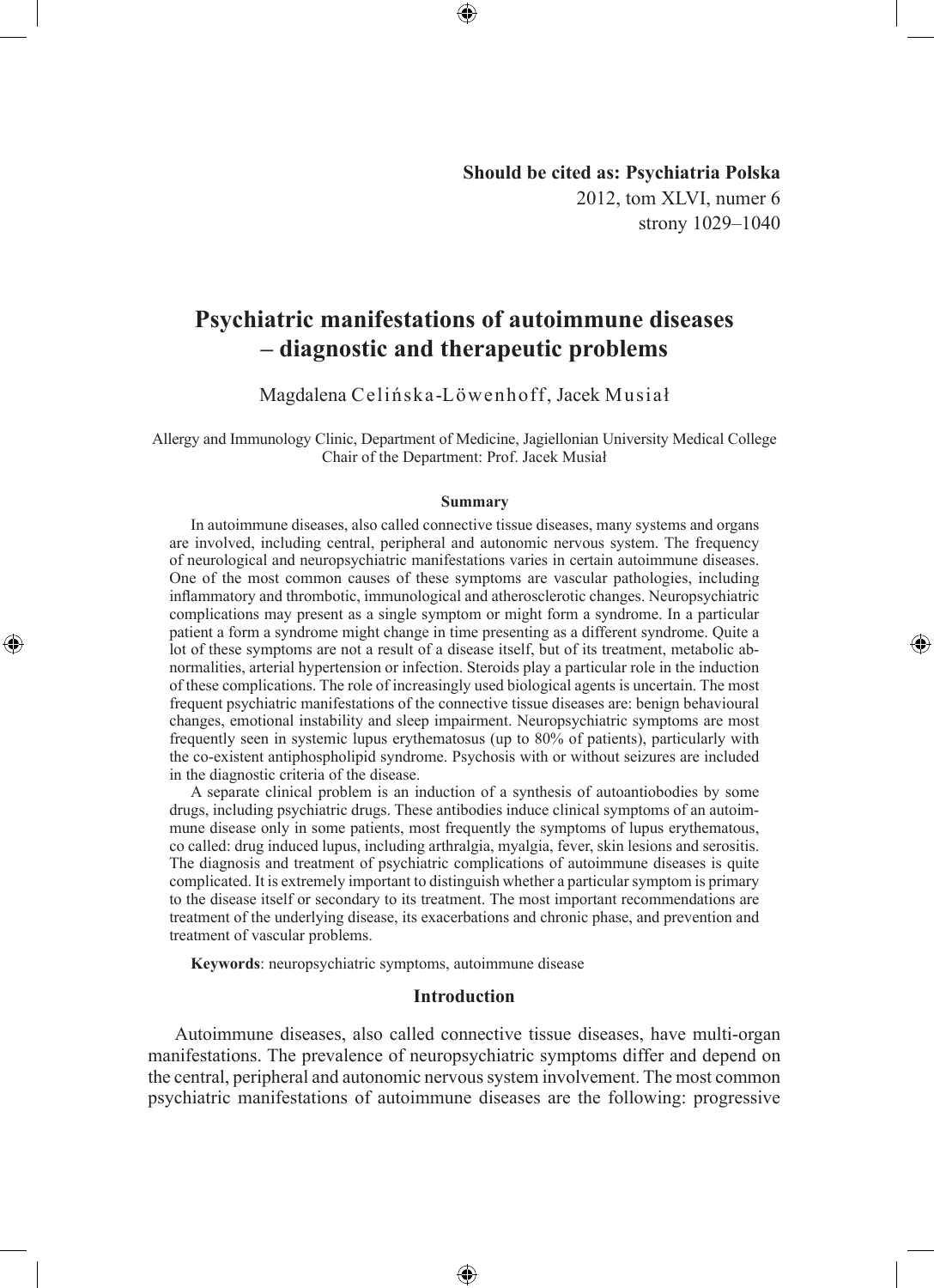cognitive dysfunction, emotional instability, mood and sleep disorders, impaired memory, psychosensoric disorders, depersonalisation, derealisation, depression, anxiety, hallucinations, and delusions of reference. One of the reasons of the above disorders are vascular pathologies of multifactorial pathogenesis, mainly thrombo-inflammatory and immuno-inflammatory. The immunological pathogenic factors leading to vascular involvement are autoantibodies and proinflammatory cytokines [1]. It is also worth mentioning, that in patients with connective tissue diseases an accelerated atherosclerosis is associated with chronic inflammation and the presence of autoantibodies. The subclinical atherosclerotic lesions can be detected in 30% to 40% of patients with systemic lupus erythematosus (SLE). Such lesions can cause severe symptoms in coronary and brain circulations [2]. Stroke is the most serious complication, occurs in 20% to 30% of patients with autoimmune diseases, and is one of the main causes of death. There are ischaemic strokes, rarely occurring – haemorrhagic strokes, and so called silent (asymptomatic) strokes. Symptoms in silent stroke are non-specific, however the patient may present with psychiatric disorders, such as progressive cognitive impairment [1].

The neuropsychiatric symptoms are present in most autoimmune diseases. In some diseases, like SLE, they are included in diagnostic criteria and often prevail in clinical picture. In other diseases, like rheumatoid arthritis (RA) – they are rather associated with the awareness of a chronic disease inevitably leading to disability. In some autoimmune diseases (like systemic sclerosis or necrotizing vasculitis) neurological symptoms involving the peripheral nervous system are more common.

In this article neuropsychiatric problems in certain autoimmune diseases, the influence of immunosuppression on psychiatric symptoms and the role of psychiatric drugs on the induction of autoimmunization are discussed.

⊕

#### **Rheumatoid arthritis**

RA is the most common autoimmune, inflammatory disease of the joints. It affects 0.5%-1% of the general population and is 2-3-fold more common among women. The highest morbidity is observed in 4th and 5th decade of life [3]. RA mainly affects joints leading to permanent deformations and, as a consequence, handicap, progressive disability and early death. Patients present also with various extra-articular manifestations and systemic complications [4].

The neurological changes in RA are mainly associated with peripheral nervous system including symptoms induced by compression, inflammation and paresis of peripheral nerves. The main psychosocial factors, that negatively influence the adaptation to the chronic rheumatologic disease include depression and anxiety, exposure to stressors, and disturbance in sleep patterns. The frequency of depression and anxiety disorders among patients with RA ranges from 14 to 42% [5, 6]. Among female patients with RA who committed suicide, 90% had a depressive disorder [7]. The prevalence of these psychiatric disorders is substantially greater in patients with RA than in general population [8-10]. Patients with RA who experience depression report significantly higher levels of pain, greater number of painful joints, and poorer

⊕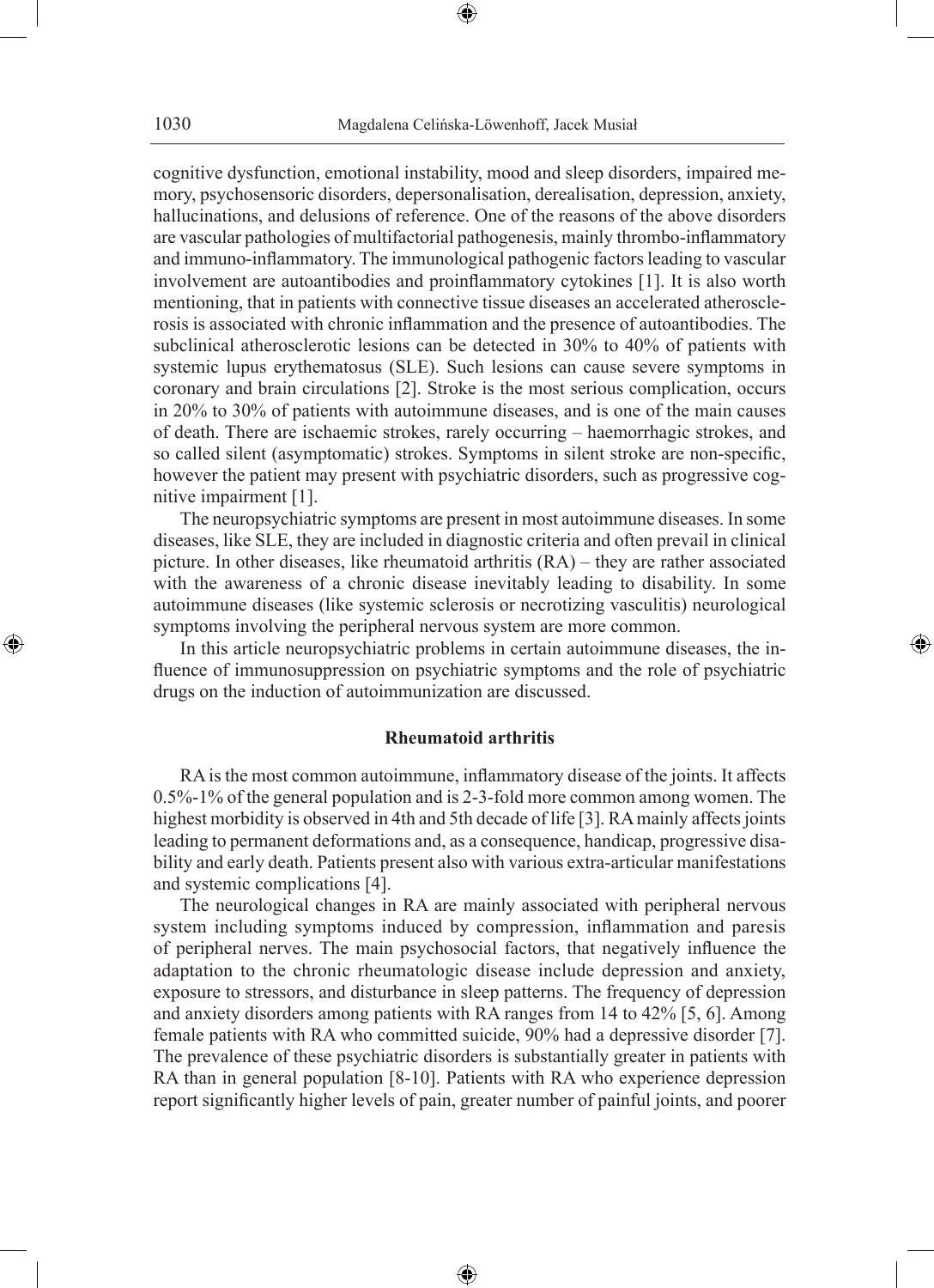functional ability [11, 12]. The presence of clinically significant comorbid depression is associated with an increased mortality rate [13]. Chronic rheumatologic disease may produce numerous stressors, including activity limitations and functional impairments at home and workplace, financial hardships produced by loss of income and high health costs, changes in physical appearance, and altered social relationships [14]. Liang et al. showed that approximately one-half of patients with RA reported dysfunction in social interactions, communication with others, and emotional behaviour [15]. It has been consistently noted that criticism from spouses is associated with poorer psychological adjustment among RA patients, whereas strong marital relationships tend to modulate the association between stress and increase in disease activity [16]. Increases in daily stressors lead to increased joint tenderness, global pain ratings, and altered immune system responses [16-18]. Abnormalities in the hypothalamic-pituitary-adrenal axis are involved in the association between stress and disease activity in patients with RA [19]. Exposure to stressors also may lead to cognitive distortions, such as "learned helplessness", characterized by emotional, motivational, and cognitive deficits in adaptive coping to stressful situations and strong belief that no viable solutions are available to eliminate or reduce the underlying source of stress [20]. Greater levels of helplessness predict greater flare activity in patients with RA [21]. Variety of different strategies

In the last 20 years there has been a breakthrough in the RA treatment associated with the introduction of biological disease-modifying drugs and special therapeutic strategies that timely combine different medications to achieve remission. Such approach means increased treatment efficacy, better quality of life and decreased incidence of psychosocial problems in RA patients. Unfortunately, these new biological therapies are still very expensive and only few countries can afford to offer them for all needing RA patients [23].

of coping with a chronic disease are being instituted in RA, including education and

learning skills of how to deal with a disease and prevent relapses [22].

◈

#### **Systemic lupus erythematosus**

SLE is a prototypic systemic autoimmune disease with a broad spectrum of clinical presentations. Prevalence rates are estimated at 51 per 100 000 people in the USA. Women are affected nine times more frequently than men. SLE tends to be milder in elderly with lower incidence of malar rush, photosensitivity, purpura, alopecia, Raynaud's phenomenon, renal and CNS involvement, but greater prevalence of serositis, pulmonary involvement, sicca symptoms, and musculoskeletal manifestations [24]. Over the past 40 years, survival has improved significantly in patients with SLE. Approximately 90% of patients with SLE live more than 5 years. In early stages of SLE infections and disease activity are the leading death causes, whereas in a long-term course of the disease patients die due to the cardiovascular complications induced by early atherosclerosis [2].

SLE affects both CNS and peripheral nervous system (PNS), which can increase mortality. The American College of Rheumatology (ACR) described case definitions and classification criteria for 19 CNS and PNS syndromes observed in patients with

⊕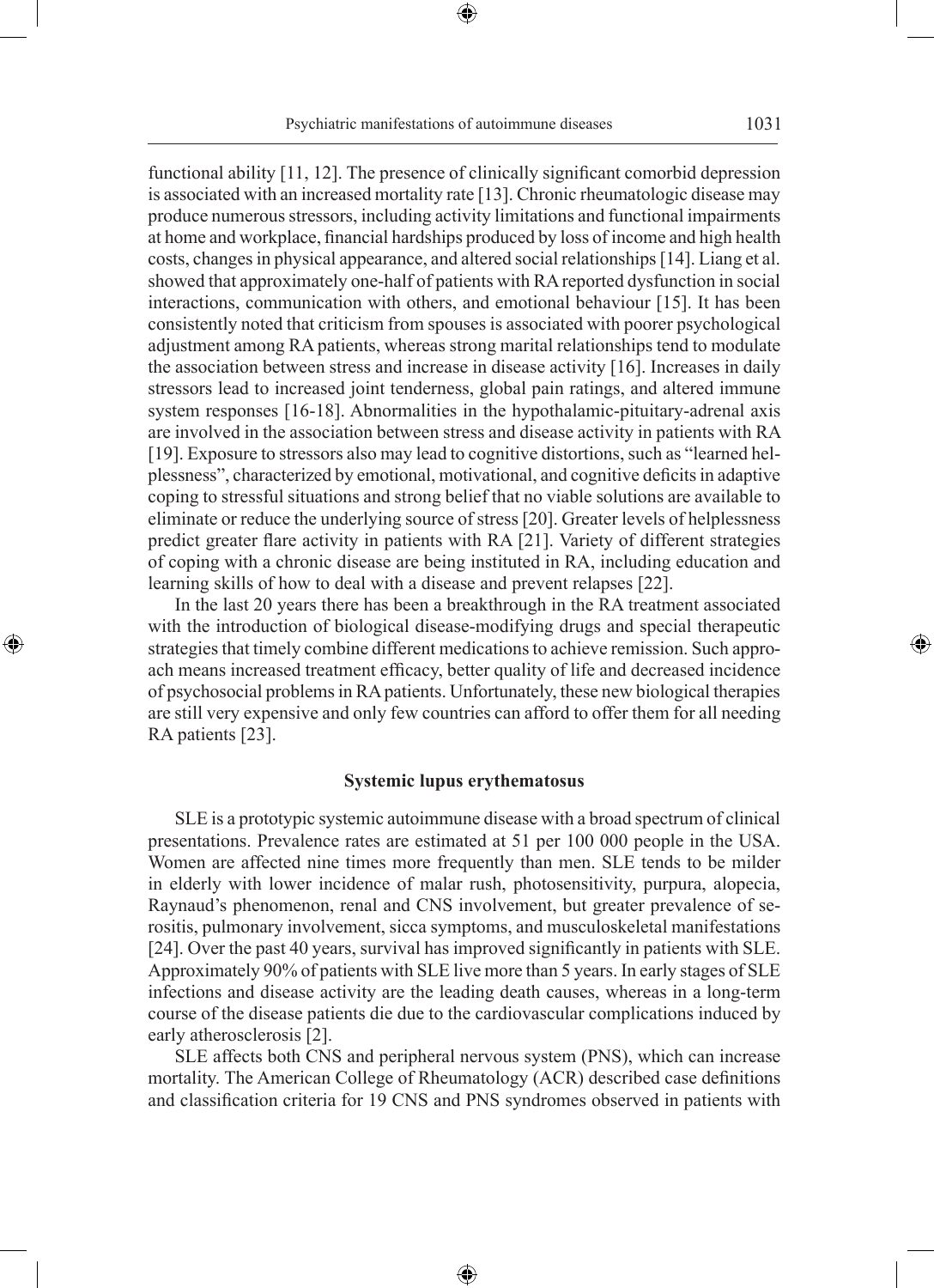SLE, which are referred to as neuropsychiatric SLE (NPSLE) syndromes. The CNS syndromes include: aseptic meningitis, cerebrovascular disease, demyelinating syndrome, headache (including migraine and benign intracranial hypertension), movement disorder (chorea), myelopathy, seizure disorder, acute confusional state, anxiety disorder, cognitive dysfunction, mood disorder, and psychosis. A psychiatric disturbance due to CNS lupus is a diagnosis of exclusion. All other possible causes of the observed symptoms should be considered, including infection, electrolyte abnormalities, renal failure, drug effects, mass lesions, arterial emboli, and primary psychiatric disorders (such as bipolar disorder) [25]. An important clue to the diagnosis is that most acute psychiatric episodes occur during the first two years after the diagnosis of SLE [26].

The term lupus cerebritis refers to the neuropsychiatric manifestations that appear to have an organic basis. Some authors underline a strong link between neuropsychiatric symptoms and the presence of some autoantibodies, including antineuronal antibodies [27, 28]. Some studies showed an association between antiribosomal P antibodies and psychosis and depression in SLE [29]. Other authors did not confirm this relation [28, 30]. It has also been suggested that there is a link between cognitive impairment and the presence of some specific autoantibodies in SLE [31-33]. No relation has been shown between antibodies against C1q (that might play a role in renal exacerbations) and neuropsychiatric manifestations in lupus [35].

◈

A functional (psychological) process is assumed in a patient with cognitive impairment who has none of these antibodies, a negative magnetic resonance imaging (MRI) and electroencephalopathy (EEG), and psychometric testing that "rules out" organic disease. The prevalence of neuropsychiatric manifestations in SLE has the following order (from most to least prevalent): cognitive dysfunction, headache, mood disorder, cerebrovascular disease, seizures, polyneuropathy, anxiety disorder, and psychosis [36]. Organic psychosis occurs in approximately  $3.5 - 5\%$  patients with SLE, usually within the first year of diagnosis. Psychosis is characterized by bizarre thinking that often includes delusions and hallucinations. Some patients may also present with a fluctuating delirium or "clouding of consciousness", typically occurring at night. Other symptoms include a poor attention span, easy distraction, misinterpretation of surroundings, agitation, and aggressive behaviour. These symptoms may be caused by corticosteroid treatment or, more commonly, by CNS lupus. Auditory hallucinations are usually caused by steroid therapy, while visual and tactile disturbances are most frequently due to SLE. Psychosis due to organic involvement by SLE usually responds well to steroids. If no improvement is seen within 2-3 weeks, a trial of cytotoxic therapy (eg. cyclophosphamide pulse) is warranted [37]. Azathioprine is an effective and safe alternative for a long-term maintenance therapy [38]. While waiting for the effect of steroids and immunosuppressive therapy, psychiatric symptoms are best treated with typical antipsychotic drugs (such as haloperidol), as well as with active support by health caretakers and family members. Oral and intramuscular administration is preferred to intravenous because a significant prolongation of QT interval may occur more often with the latter route.

Cognitive dysfunction is an organic mental syndrome characterized by any combination of the following symptoms: difficulty of short or long-term memory, impair

⊕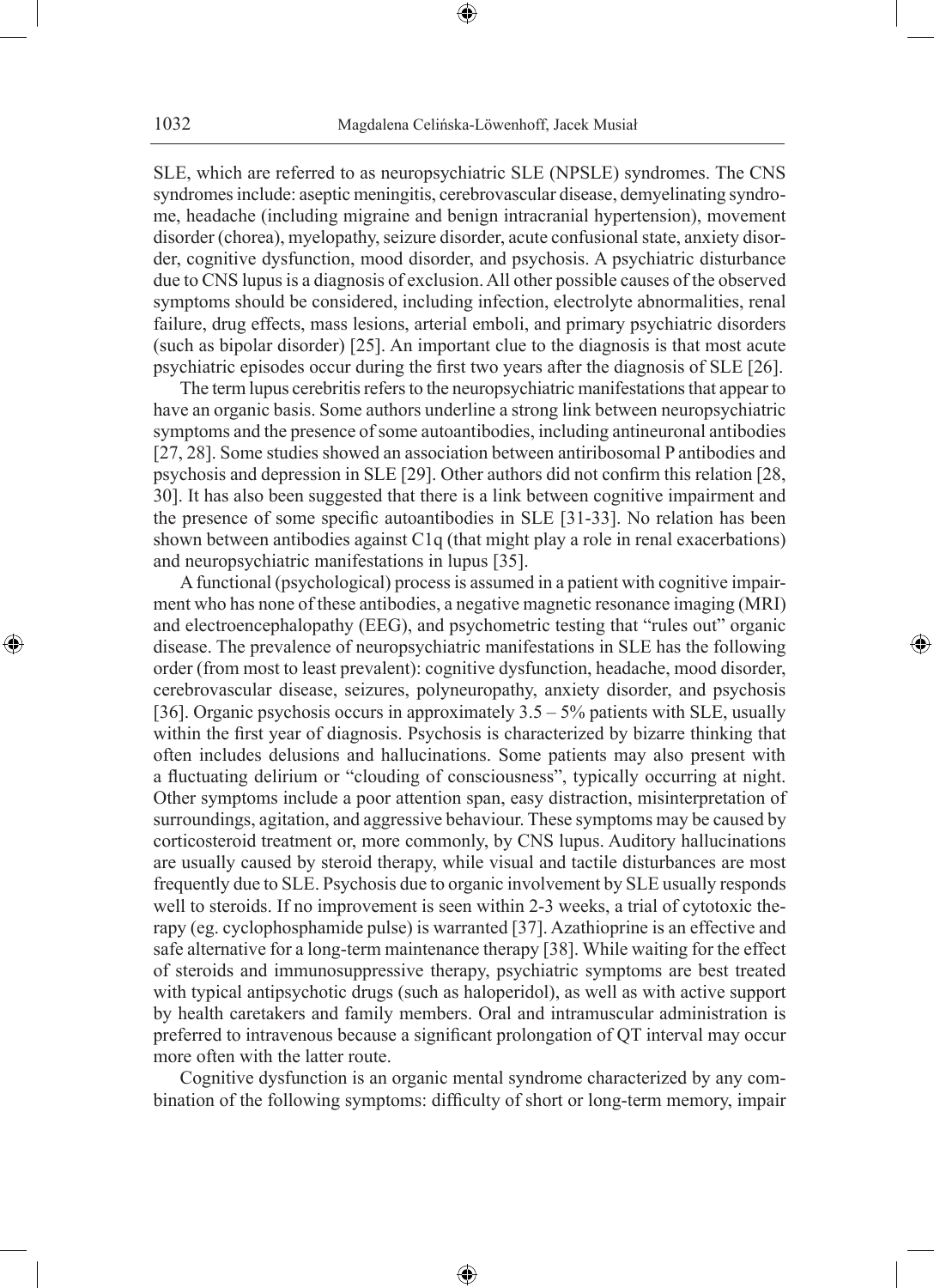judgment and abstract thinking, aphasia, apraxia, agnosia, and personality changes [39]. The incidence of cognitive defects range between 21 and 80% [31, 40]. There is a disagreement regarding the association between cognitive dysfunction and the antibodies implicated in other neuropsychiatric manifestations of CNS lupus. The association between antibodies to ribosomal protein P and cognitive impairment in SLE has not been confirmed [30]. Cognitive dysfunction is more common in patient with active SLE who are treated with corticosteroids [31]. There are two types of memory dysfunction in SLE: impaired remote memory is associated with a history of past CNS involvement, while impairment of immediate memory and concentration implies increased disease activity that may represent transient and diffuse CNS effect [41]. Associated conditions such as hypertension or multiple small infarcts may produce or potentiate cognitive dysfunction in SLE.

Treatment is based upon the suspected etiology of the cognitive abnormalities. If due to medications, such as steroids, reducing or stopping therapy should be considered. If associated with antiphospholipid antibodies, anticoagulation should be started. If associated with antineuronal antibodies, a short course of steroids (0.5 mg/kg for a few weeks) may be beneficial. Cognitive retraining using a combination of functional strategy training and psychosocial support may be effective in patients with persistent symptoms [42]. Regular use of aspirin may help prevent a decline in cognitive function, especially in elderly, and is strongly recommended in cardiovascular incidents prevention [43].

Dementia is a severe cognitive dysfunction, resulting in impaired memory, abstract thinking, and a decreased ability to perform simple everyday tasks. The patient may also have problems with decision making and controlling impulses. This syndrome in patients with SLE is usually associated with multiple small ischaemic strokes caused by antiphospholipid antibodies. Addition of antimalarial drugs, especially hydroxychlorochine, may have a protective effect. Dementia may be also due to vascular ischaemic lesions caused by early atherosclerosis in patients with SLE [2].

◈

Secondary psychiatric manifestations, such as depression, anxiety and maniac behaviour are usually functional. The characteristic neuropsychiatric symptoms in SLE include: phobias, depression, anxiety, mania, paresthesias, headaches, mood swings, agoraphobia (with and without panic), social phobia, alcohol abuse, cognitive problems such as poor concentration, impaired memory, and difficulty with word finding or spatial orientation [31]. Interactions between the patient and physician may adversely affect symptom resolution. Patients are often frustrated by a long diagnostic process, and physicians may have difficulty dealing with patients with psychiatric problems [32]. Depression is the most common psychiatric symptom in patient with SLE. Depressive symptoms usually begin acutely and may reflect the patient's reaction to chronic illness and the significant lifestyle limitations, including difficulties with pregnancy, fatigue, limited sun exposure, chronic medication use and limited social support [44]. Following the initial diagnosis of SLE, or after an acute exacerbation, some patients present anxiety symptoms, either instead or in addition to depression. Patients become anxious about possible consequences of their illness, including disfigurement, disability, dependency, loss of a job, social isolation, or death. Anxiety may be manifested by

⊕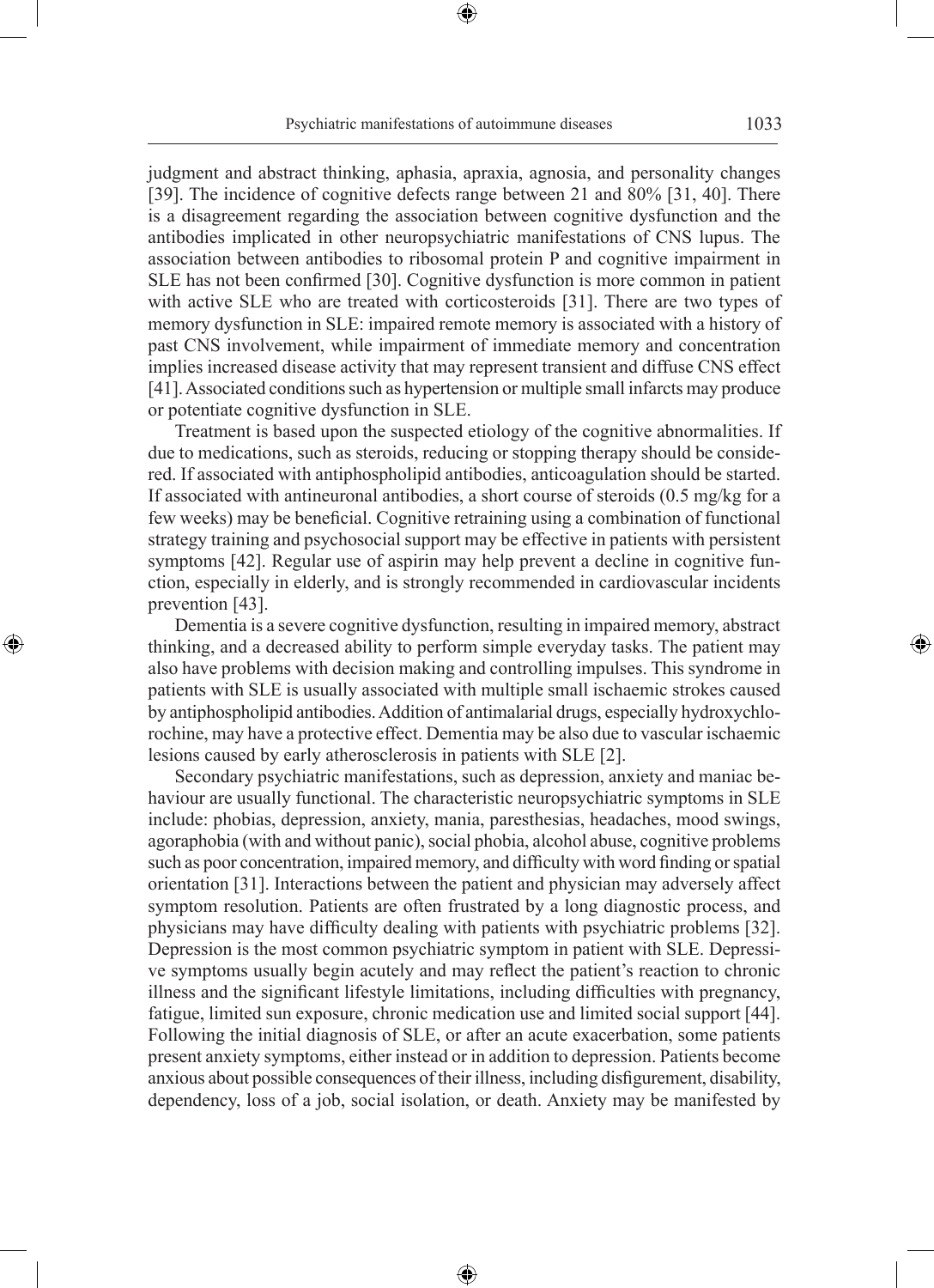somatic symptoms. This state may deteriorate into obsessive-compulsive behaviour, phobias, hypochondrias, sleep disturbances, and a reduction in social contacts.

⊕

Rarely, patients develop maniac behaviour or an organic personality disorder. This behaviour is usually due to high doses of steroids. Patients present with emotional liability, sexual indiscretions, verbosity, religiosity, and/or aggressiveness [39].

### **Antiphospholipid syndrome**

The neuropsychiatric symptoms in antiphospholipid syndrome (APS) are similar to those seen in SLE, because antiphospholipid antibodies are detected in up to 50% of patients with SLE. Whereas, so called primary APS, the most common acquired thrombophilia, is characterized by venous and arterial thrombosis (mainly in cerebral vascular bed), habitual abortions and other pregnancy complications with the coexistence of antiphospholipid antibodies, including lupus anticoagulant, anticardiolipin antibodies, and/or antibodies to beta2 glycoprotein I. The CNS symptoms include stroke, chorea, transverse myelitis and progressive dementia [1, 45]. The most common psychiatric symptom is cognitive impairment. It might be discrete or present as a severe dysfunction, such as generalized amnesia. Cognitive dysfunction in APS is usually associated with the presence of vascular lesions in white matter. It may coexist with characteristic skin lesions called "livedo reticularis". The vascular lesions in white matter observed in APS are difficult to differentiate in MRI from demyelination lesions seen in multiple sclerosis. Moreover, in some patients with multiple sclerosis, antiphospholipid antibodies might be detected [1].

### **Other autoimmune diseases**

◈

In other autoimmune diseases, neuropsychiatric symptoms are less common than in SLE and APS. In Sjögren's syndrome, also called sicca syndrome, the neuropsychiatric manifestations may mimic multiple sclerosis. Antiobodies SS-A (anti-Ro) are usually detected. The most common psychiatric symptoms include anxiety diagnosed in up to 48% of patients, and depression seen in approximately 32% of patients with Sjögren's syndrome [1].

Systemic sclerosis is a rare disease leading to fibrosis of the skin, subcutaneous tissue, and internal organs (lungs, kidneys, heart ant gastrointestinal tract) causing their failure. It is also characterized by the impaired morphology of blood vessels leading to Raynaud's phenomenon and primary arterial pulmonary hypertension, and immune system abnormalities [46]. Neuropsychiatric symptoms are rare and affect mainly peripheral nervous system. The most common psychiatric manifestation is depression due to chronic disease [1].

# **Systemic vasculitides**

The vasculitides are a heterogeneous group of relatively rare conditions that can occur independently, like Wegener's granulomatosis, or as a secondary feature of an

⊕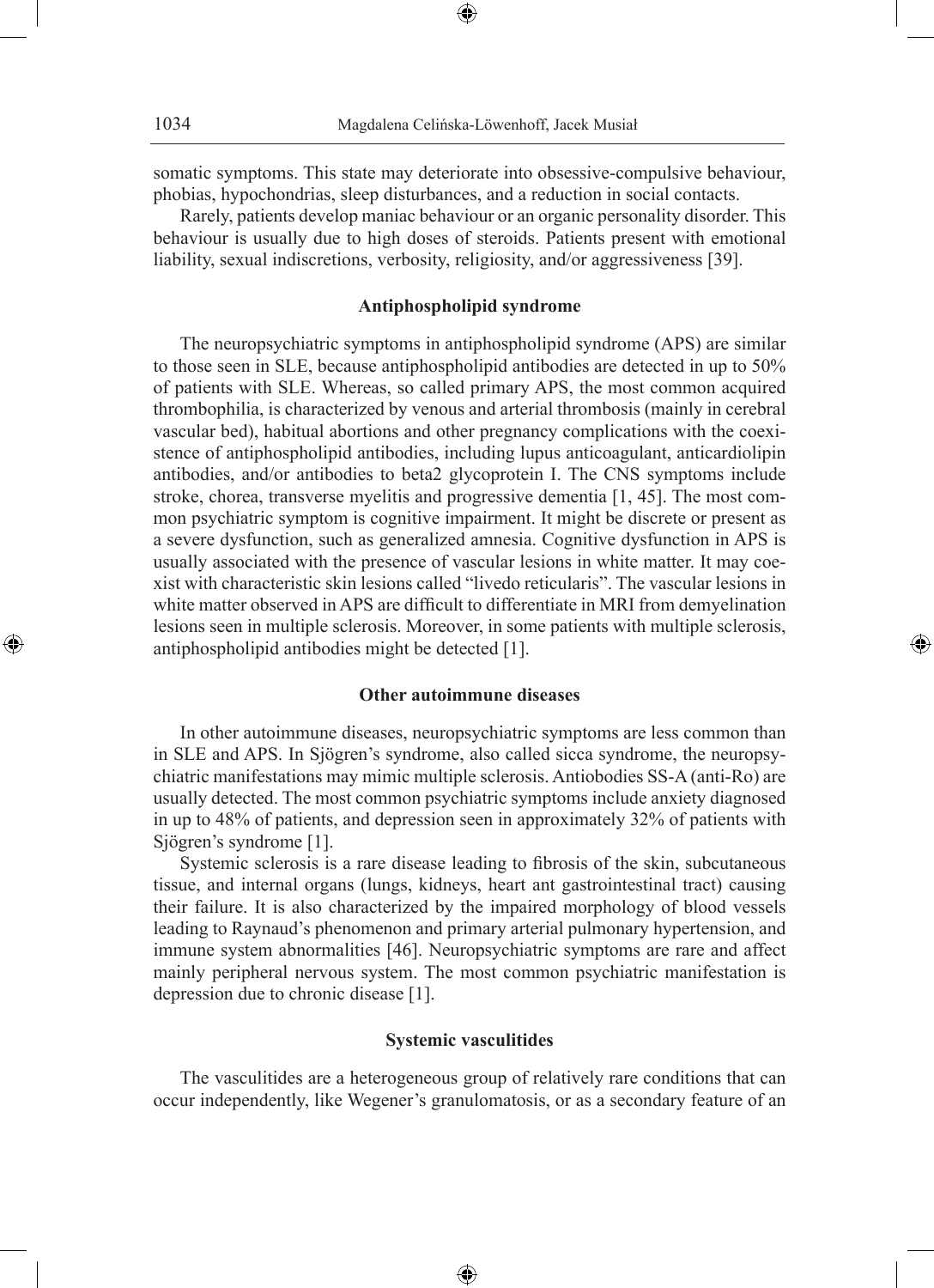established connective tissue disease. The symptomatology of systemic vasculitis is diverse and depends on the size of the vessels involved in the inflammatory process. The neurological symptoms result from the ischemia of the nervous tissue. Psychiatric symptoms are relatively common in Behçet's disease, characterized by vasculitis involving arteries and veins of large, medium and small sizes [1]. Approximately 20% of patients present with neurological symptoms, including aseptic encephalitis and meningitis, arteritis and venous sinus thrombosis. Some patients may have progressive personality changes, dementia, depression, and amentia [47].

In polyarteritis nodosa (PAN) approximately 70% of patients suffer from neurological symptoms, mainly peripheral neuropathy. The CNS symptoms might be secondary to arterial hypertension, diagnosed in most patients with PAN. Psychiatric manifestations are relatively common, including psychosis, especially in young patients, who are sometimes hospitalized in psychiatric units, before establishing the final diagnosis of PAN [1].

Peripheral nervous system is similarly involved in Churg-Strauss syndrome, a necrotic, granulomatous vasculitis, characterized by bronchial asthma and peripheral eosinophilia. Psychiatric manifestation, like psychosis and orientation disorders are quite rare [1].

# **Psychiatric complications of the treatment of autoimmune diseases**

◈

Systemic corticosteroids are used in the treatment of practically all autoimmune diseases. Unfortunately, with long use, especially higher doses of systemic corticosteroids, patients experience numerous side effect, including neuropsychiatric symptoms. Most psychiatric manifestations are mild and reversible after withdrawal or decreasing a dose of steroids. Most common psychiatric symptoms induced by steroid therapy include: emotional liability, hypomania, mania, depression, psychosis, delirium, confusion, or disorientation (especially in older patients), cognitive changes and memory deficits [48]. Sleep disturbances are reported, especially with split doses which may interfere with normal pattern of diurnal cortisol synthesis. Akathisia (motor restlessness) is a relatively common steroid therapy side effect. Older patients are at higher risk of steroid induced depression, mania, delirium, confusion, or disorientation [49]. At the beginning of corticoid therapy patients often experience agitation, a sense of wellbeing, euphoria, or hypomania, even prior to the improvement of the underlying disease. Depression usually develops later and with longstanding therapy [48, 49]. Patients with a family history of depression and alcoholism are at greater risk of affective diseases when treated with glucocorticoids. More severe psychiatric symptoms may develop very fast, within a few days, with higher doses of corticosteroids. Patients experience psychotic symptoms when treated with steroid doses higher than 20 mg of prednisone. Approximately 10% of these patients require not only the reduction of steroid dose, but also additional treatment with antipsychotic drugs. The response to such treatment is usually complete and occurs within two weeks of initiation of neuroleptics. Patients with SLE and hypoalbuminemia are at increased risk of steroid-induced psychosis. It is often difficult to differentiate between glucocorticoid-induced psychosis from

⊕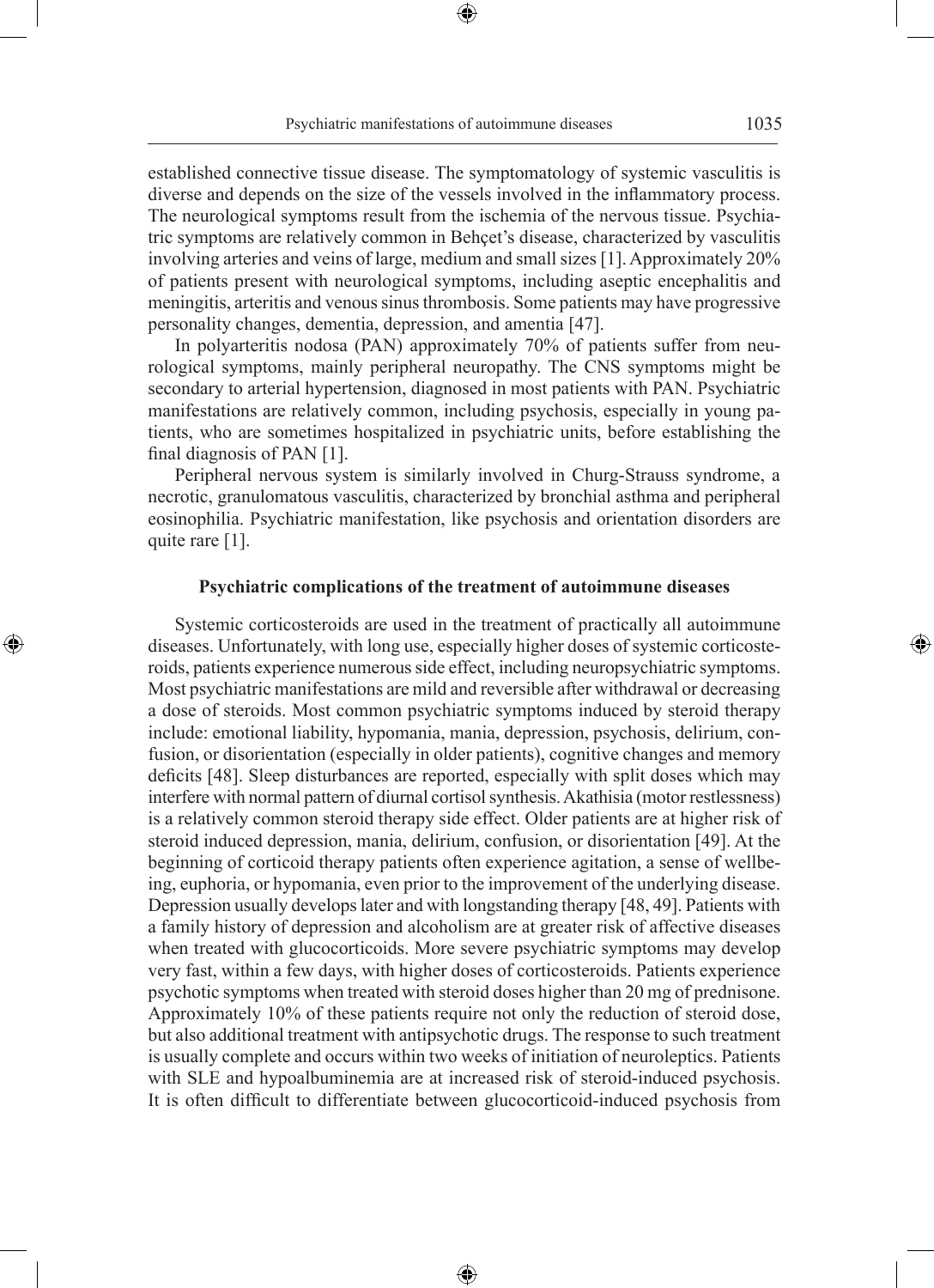neuropsychiatric lupus in patient on high doses of steroids [49]. Patients treated with small to moderate steroid doses are at risk of partial memory loss and the risk is even greater in older patients [49]. About 1% of patients may be affected by more severe and persistent cognitive disturbances. One study showed a 5 to 7-fold increased risk of completed and attempted suicide among patients treated with glucocorticoids. Pseudotumor cerebri and panic disorder are rare side effects of steroid therapy [50].

Other immunosuppressive drugs used in autoimmune diseases therapy can induce psychiatric symptoms in rare cases. Finding a correlation between these symptoms and particular drug might be problematic, because majority of patients receive glucocorticoids at the same time. Therefore, it is difficult to demonstrate if the drug induced the psychiatric symptoms or just potentiated the side effects of steroids.

Antimalarial drugs (chloroquine and hydroxychloquine), that are widely used in the treatment of milder forms of SLE, RA and Sjögren's syndrome, may also induce psychiatric symptoms. Chloroquine is the only drug available in Poland, whereas in other countries hydroxychloroquine is being used much more frequently [51]. In SLE antimalarials are added to steroid therapy, whereas in RA they are used along with nonsteroidal anti-inflammatory drugs (NSAIDs) and disease modifying drugs, such as methotrexate or sulfasalazine. The neuropsychiatric symptoms during a treatment with antimalarial drugs are usually mild and transient. Patients might experience headache and dizziness, other symptoms like emotional disturbances, agitation, insomnia, nightmares, anxiety, fatigue, delusions, hallucinations, and psychosis are extremely rare.

# **The role of psychiatric drugs in the autoimmunity induction**

◈

Numerous drugs induce the synthesis of autoantibodies, however in most cases a patient does not develop an autoimmune disease (drug-induced lupus in most cases). Drug-induced lupus should be suspected in patients with no diagnosis or history of SLE who develop antinuclear antibodies and at least one clinical symptom of lupus after an appropriate duration of drug exposure, and whose symptoms resolve after a discontinuation of the therapy. Most common clinical features of drug-induced lupus include: fever, myalgias, rash, arthritis, and serositis. Haematological abnormalities, kidney disease and CNS lupus are rare. Antihistone antibodies are present in 95% of cases, whereas hypocomplementaemia an anti-DNA antibodies are uncommon.

Some antipsychotic drugs may induce lupus-like disease, however the risk of this side effect is relatively low. Most frequently drug-induced lupus develops after treatment with chlorpromazine. Seldom cases are reported after perphenazine, phenelzine (the drug is not registered in Poland), and lithium carbonate [24]. In a case of drug-induced lupus, the suspected medication should be withdrawn. In some case patients may require the use of NSAIDs or antimalarial drugs, occasionally – glucocorticoid therapy [24].

### **Summary**

The frequency of neuropsychiatric manifestations in autoimmune diseases depend on a type of a disease. These symptoms might reflect the reaction to severe chronic

⊕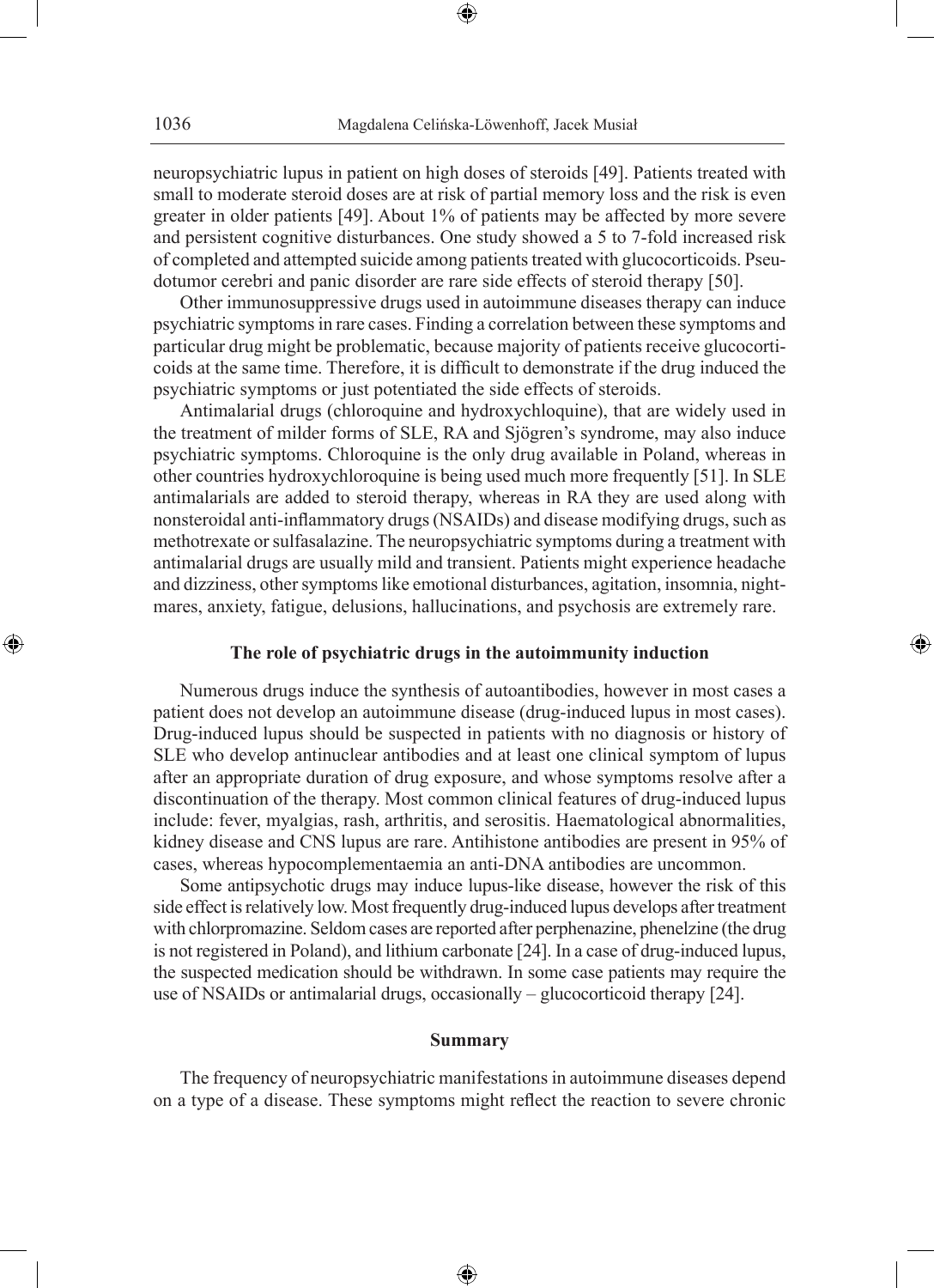disease or, like in SLE, be included in the diagnostic criteria of the disease. They are always a big diagnostic challenge and one of the main mortality causes in SLE. It is important to differentiate between functional and organic changes, primary and secondary to the treatment, vascular and immunological complications. Proper differential diagnosis has important therapeutic implications, because it helps adjust the intensity of anti-inflammatory and immunosuppressive treatment or make decisions concerning anticoagulation and atherosclerosis prevention. The most common psychiatric manifestation is a discrete cognitive impairment, that the patient is not aware of, and health care professional is not able to evaluate. Therefore, the cooperation with the patient's relatives in the diagnostic and therapeutic processes, is extremely important.

In patients treated with antipsychotic drugs, who develop autoantibodies and autoimmune symptoms, the diagnosis of drug-induced lupus should be considered and the change of treatment might be warranted. A close cooperation of an internist, an immunologist or rheumatologist with a psychiatry specialist is strongly advisable in dealing with patients with autoimmune diseases suffering from neuropsychiatric complications.

# **References**

- 1. Fabrycy-Fiedorowicz I. Brzosko M. *Objawy ze strony układu nerwowego w przebiegu chorób reumatycznych. in: Reumatologia kliniczna* (red. Zimmermann-Górska I). First edition. Warszawa: Wydawnictwo Lekarskie PZWL; 2008. p. 1103–1113.
- 2. Fischer K, Brzosko M. *Diagnosis of early atherosclerotic lesions, and selected atherosclerotic risk factors, in patients with systemic lupus erythematosus*. Pol Arch Med Wewn. 2009; 119: 736–742.

◈

- 3. Firestein GS. *Ethiology and pathogenesis of rheumatoid arthritis. W: Kelly's Textbook of Rheumatology* (red. Firestein GS, Budd RC, Harris ED Jr., McInnes IB, Ruddy S, Sergent JS) Eight Edition, Volume II. Philadelphia Saunders Elsevier; 2009. p. 1035–1086.
- 4. Targońska-Stępniak B, Majdan M. *Associations between parameters of nutritional status and disease activity in patients with rheumatoid arthritis*. Pol Arch Med Wewn. 2011; 121: 122–128.
- 5. Frank RG, Beck NC, Parker JC, Kashani JH, Elliott TR, Haut AE, Smith E, Atwood C, Brownlee- -Duffeck M, Kay DR. *Depression in rheumatoid arthritis*. J Rheumatol. 1988; 15: 920–925.
- 6. Groarke A, Curtis R, Coughlan R, Gsel A. *The role of perceived and actual disease status in adjustment to rheumatoid arthritis*. Rheumatology. 2004; 43: 1142–1149 .
- 7. Timonen M, Viilo K, Hakko H, Särkioja T, Ylikulju M, Meyer-Rochow VB, Väisänen E, Räsänen P. *Suicides in persons suffering from rheumatoid arthritis*. Rheumatology . 2003; 42: 287–291.
- 8. Caspi A, Sugden K, Moffitt TE, Taylor A, Craig IW, Harrington H, McClay J, Mill J, Martin J, Braithwaite A, Poulton R. *Influence of life stress on depression: moderation by a polymorphism in the 5-HTT gene*. Science. 2003; 301: 386–389.
- 9. Charney DS. *Psychobiological mechanisms of resilience and vulnerability: implications for successful adaptation to extreme stress*. Am J Psychiatry. 2004; 161: 195–216.
- 10. Hariri AR, Mattay VS, Tessitore A, Kolachana B, Fera F, Goldman D, Egan MF, Weinberger DR. *Serotonin transporter genetic variation and the response of the human amygdala*. Science. 2002; 297: 400–403.
- 11. Katz PP, Yelin EH. *Prevalence and correlates of depressive symptoms among persons with rheumatoid arthritis*. J Rheumatol. 1993; 20: 790–796.

♠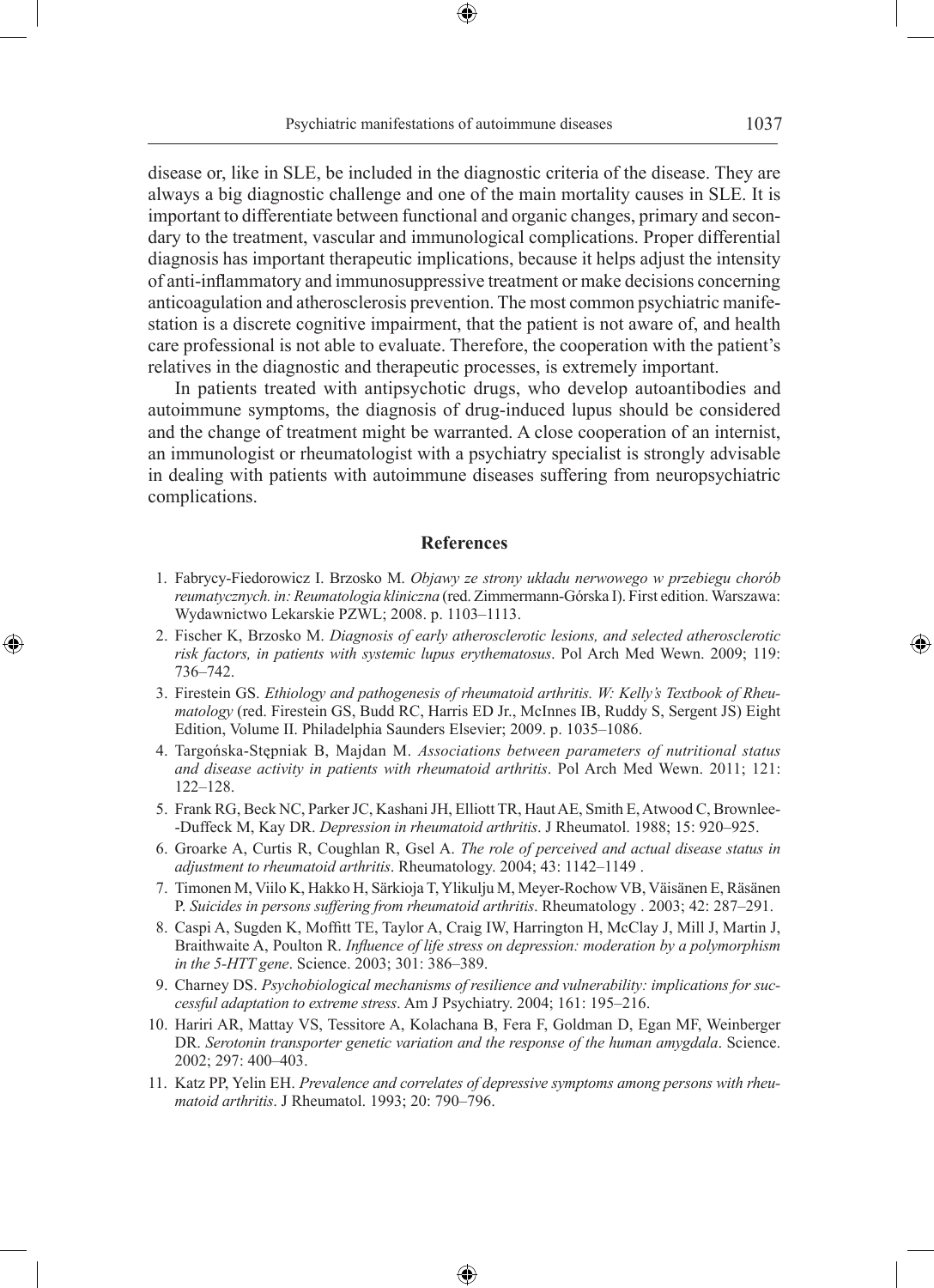- 12. Clemmey PA, Nicassio PM. *Illness self-schemas in depressed and nondepressed rheumatoid arthritis patients*. J Behav Med. 1997; 20: 273–290.
- 13. Ang DC, Choi H, Kroenke K, Wolfe F. *Comorbid depression is an independent risk factor for mortality in patients with rheumatoid arthritis*. J Rheumatol. 2005; 32: 1013–1019.
- 14. Berkanovic E, Hurwicz ML. *Physician visits by rheumatoid arthritis patients: a prospective analysis*. Arthritis Care Res. 1995; 8: 73–79.
- 15. Liang MH, Rogers M, Larson M, Eaton HM, Murawski BJ, Taylor JE, Swafford J, Schur PH. *The psychosocial impact of systemic lupus erythematosus and rheumatoid arthritis*. Arthritis Rheum 1984; 27: 13–19.
- 16. Zautra AJ, Hoffman JM, Matt KS, Yocum D, Potter PT, Castro WL, Roth S. *An examination of individual differences in the relationship between interpersonal stress and disease activity among women with rheumatoid arthritis*. Arthritis Care Res 1998; 11: 271–279.
- 17. Harrington L, Affleck G, Urrows S, Tennen H, Higgins P, Zautra A, Hoffman S. *Temporal covariation of soluble interleukin-2 receptor levels, daily stress, and disease activity in rheumatoid arthritis*. Arthritis Rheum 1993; 36: 199–203.
- 18. Zautra AJ, Hoffman J, Potter P, Matt KS, Yocum D, Castro L. *Examination of changes in interpersonal stress as a factor in disease exacerbations among women with rheumatoid arthritis*. Ann Behav Med 1997; 19: 279–286.
- 19. Huyser B, Parker JC. *Stress and rheumatoid arthritis: an integrative revive*. Arthritis Care Res 1998; 11: 135–145.
- 20. Smith TW, Peck JR, Ward JR. *Helplessness and depression in rheumatoid arthritis*. Health Psychol 1990; 9: 377–389.
- 21. Nicassio PM, Radojevic V, Weisman MH, Culbertson AL, Lewis C, Clemmey P. *The role of helplessness in the response to disease modifying drugs in rheumatoid arthritis*. J Rheumatol 1993; 20: 1114–1120.

◈

- 22. Carson JW, Keefe FJ, Affleck G,. Rumble ME, Caldwell DS, Beaupre PM, Kashikar-Zuck S, Sandstrom M, Weisberg JN. *A comparison of conventional pain coping skills training and pain coping skills with a maintenance training component a daily diary analysis of short- and long-term treatment effects*. J Pain 2006; 7: 615–625.
- 23. Bijlsma JWJ. *Optimal treatment of rheumatoid arthritis: EULAR recommendations for clinical practice*. Pol Arch Med Wewn 2010: 120: 347–353.
- 24. Bertsias G, Carvera R, Boumpas TD. *Systemic lupus erythematosus: pathogenesis and clinical features. W: EULAR Textbook of Rheumatic Diseases* (red. Bijlsma JWJ). First Edition. London BMJ Group 2012; p. 476–505.
- 25. Miguel EC, Pereira RM, Pereira CA, Baer L, Gomes RE, de Sá LC, Hirsch R, de Barros NG, de Navarro JM, Gentil V. *Psychiatric manifestations of systemic lupus erythematosus: clinical features, symptoms, and signs of central nervous system activity in 43 patients*. Medicine (Baltimore) 1994; 73: 224–232.
- 26. Ward MM, Studenski S. *The time course of acute psychiatric episodes in systemic lupus erythematosus*. J Rheumatol 1991; 18: 535–539.
- 27. Hanly JG, Fisk JD, Eastwood B. *Brain reactive autoantibodies and cognitive impairment in systemic lupus erythematosus*. Lupus 1994; 3: 193–199.
- 28. Conti F, Alessandri C, Bompane D, Bombardieri M, Spinelli FR, Rusconi AC, Valesini G. *Autoantibody profile in systemic lupus erythematosus with psychiatric manifestations: a role for anti-endothelial-cell antibodies*. Arthritis Res Ther 2004; 6: R366–372.
- 29. Isshi K, Hirohata S. *Association of anti-ribosomal P protein antibodies with neuropsychiatric systemic lupus erythematosus*. Arthritis Rheum 1996; 39: 1483–1490.

⊕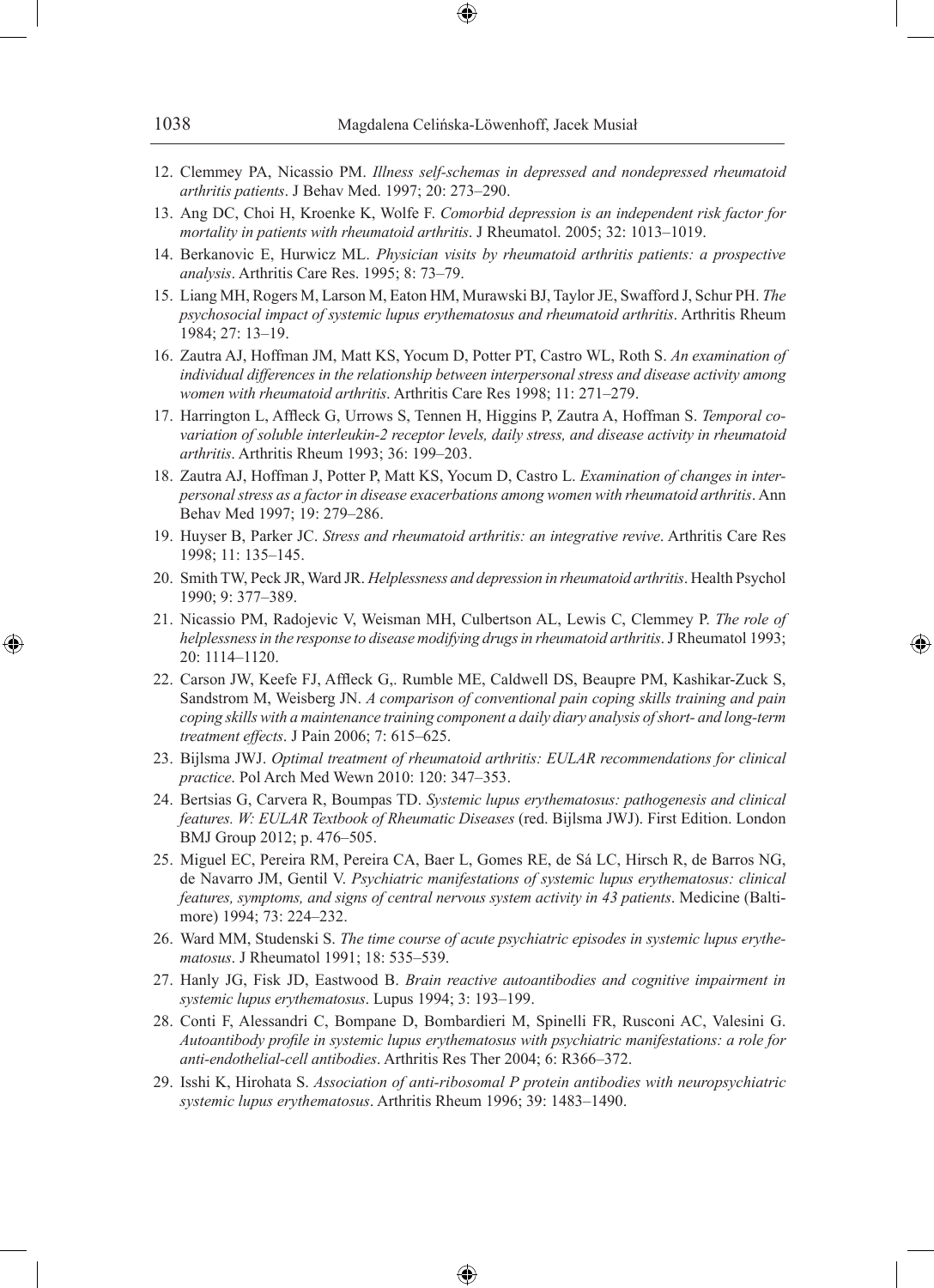- 30. Olesińska M, Chwalińska-Sadowska H, Więsik-Szewczyk E, Mielnik P, Ząbek J. *Clinical manifestation of systemic lupus erythematosus in patients with antiribosomal P protein antibodies*. Pol Arch Med Wewn. 2010; 120: 76–81.
- 31. Carbotte RM, Denburg SD, Denburg JA. *Cognitive deficit associated with rheumatic diseases: neuropsychological perspectives*. Arthritis Rheum 1995; 38: 1363–1374.
- 32. Hanly JG, Hong C, Smith S, Fisk JD. *A prospective analysis of cognitive function and anticardiolipin antibodies in systemic lupus erythematosus*. Arthritis Rheum 1999; 42: 728–734.
- 33. Omdal R, Brokstad K, Waterloo K, Koldingsnes W, Jonsson R, Mellgren SI. *Neuropsychiatric disturbances in SLE are associated with antibodies against NMDA receptors*. Eur J Neurol. 2005; 12: 392–398.
- 34. Lapteva L, Nowak M, Yarboro CH, Takada K, Roebuck-Spencer T, Weickert T, Bleiberg J, Rosenstein D, Pao M, Patronas N, Steele S, Manzano M, van der Veen JW, Lipsky PE, Marenco S, Wesley R, Volpe B, Diamond B, Illei GG. *Anti-N-methyl-D-aspartate receptor antibodies, cognitive dysfunction, and depression in systemic lupus erythematosus*. Arthritis Rheum 2006; 54: 2505–2515.
- 35. Smykał-Jankowiak K, Niemir ZI, Polcyn-Adamczak M. *Do circulating antibodies against C1q reflect the activity of lupus nephritis?* Pol Arch Med Wewn. 201; 121: 287– 295.
- 36. Hanly JG. *ACR classification criteria for systemic lupus erythematosus: limitations and revisions to neuropsychiatric variables*. Lupus 2004; 13: 861–864.
- 37. Boumpas DT, Yamada H, Patronas NJ, Scott D, Klippel JH, Balow JE. *Pulse cyclophosphamide for severe neuropsychiatric lupus*. Q J Med 1991; 81: 975–984.
- 38. Mok CC, Lau CS, Wong RW. *Treatment of lupus psychosis with oral cyclophosphamide followed by azathioprine maintenance: an open-label study*. Am J Med 2003; 115: 59–62.
- 39. Rogers MP. Psychiatric Aspects. W: *The Clinical Management of Systemic Lupus Erythematosus*  (Second Edition), Schur, PH (Ed), Lippincott, Philadelphia 1996. p.160–162.

- 40. Kozora E, Hanly JG, Lapteva L, Filley CM. *Cognitive dysfunction in systemic lupus erythematosus: past, present, and future*. Arthritis Rheum 2008; 58: 3286–3298.
- 41. Fisk JD, Eastwood B, Sherwood G, Hanly JG. *Patterns of cognitive impairment in patients with systemic lupus erythematosus*. Br J Rheumatol 1993; 32: 458–462.
- 42. Harrison MJ, Morris KA, Horton R, Toglia J, Barsky J, Chait S, Ravdin L, Robbins L. *Results of intervention for lupus patients with self-perceived cognitive difficulties*. Neurology 2005; 65:1325–1327.
- 43. McLaurin EY, Holliday SL, Williams P, Brey RL. *Predictors of cognitive dysfunction in patients with systemic lupus erythematosus*. Neurology 2005; 64: 297–303.
- 44. Kozora E, Ellison MC, West S. *Depression, fatigue, and pain in systemic lupus erythematosus (SLE): relationship to the American College of Rheumatology SLE neuropsychological battery*. Arthritis Rheum 2006; 55: 628–635.
- 45. Furmańczyk A, Komuda-Leszek E, Gadomska W, Windyga J, Durlik M. *Catastrophic antiphospholipid syndrome*. Pol Arch Med Wewn. 2009; 119: 427–430.
- 46. Wielosz E, Borys O, Zychowska I, Majdan M. *Gastrointestinal involvement in patients with systemic sclerosis*. Pol Arch Med Wewn. 2010;120: 132–136.
- 47. Fresco I, Stuebiger N, Tascilar K. *Behçet's Syndrome, Polychondritis and Eye Symptoms in Rheumatic Diseases*. W: *EULAR Textbook of Rheumatic Diseases* (red. Bijlsma JWJ). First Edition. London BMJ Group 2012; p. 689–715.
- 48. Wolkowitz OM, Burke H, Epel ES, Reus VI. *Glucocorticoids. Mood, memory, and mechanisms*. Ann N Y Acad Sci 2009; 1179: 19–40.
- 49. Bolanos SH, Khan DA, Hanczyc M, Bauer MS, Dhanani N, Brown ES. *Assessment of mood states in patients receiving long-term corticosteroid therapy and in controls with patient-rated and clinician-rated scales*. Ann Allergy Asthma Immunol 2004; 92: 500–505.

♠